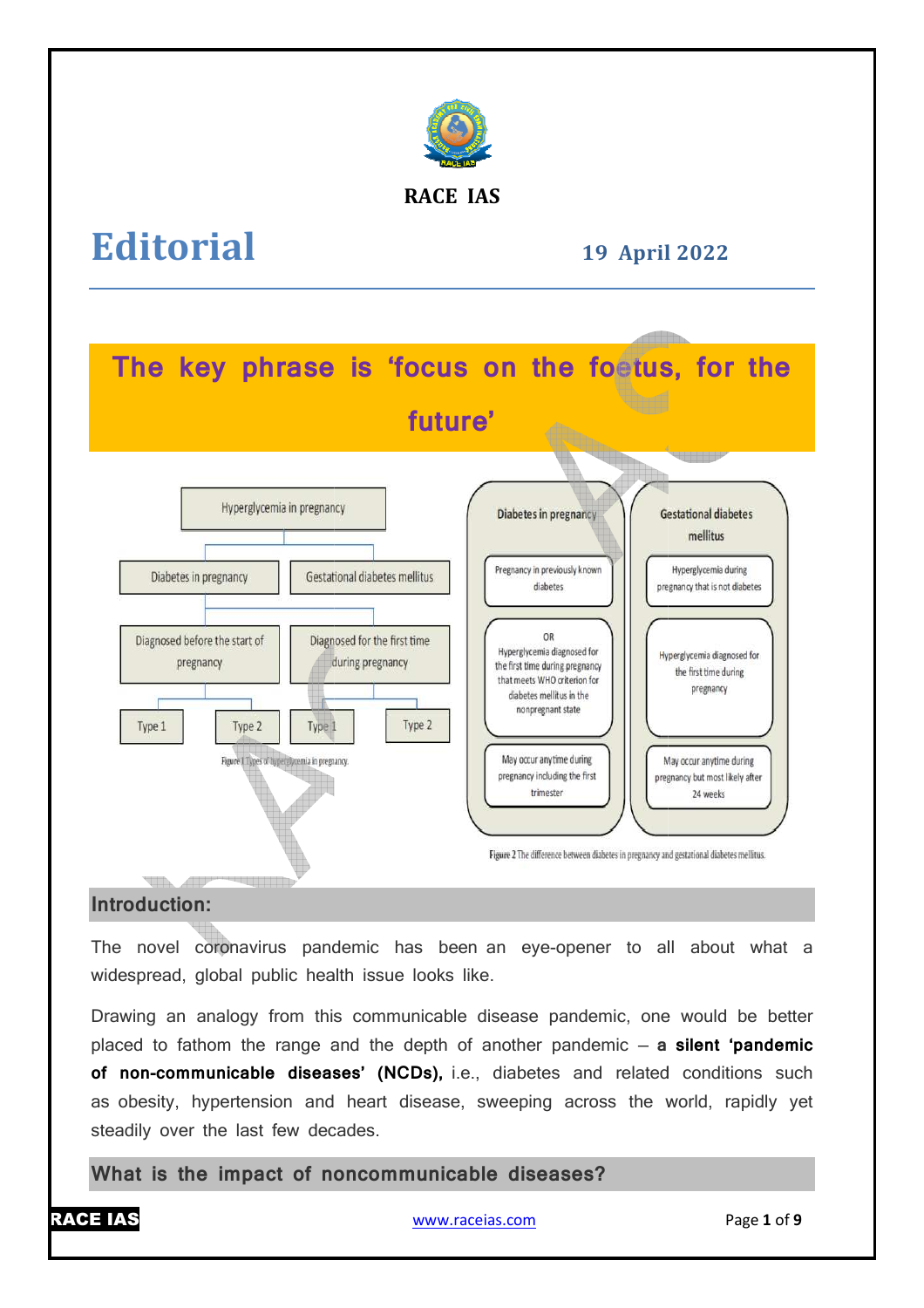- 1. Noncommunicable diseases represent a major burden to individuals, governments and societies.
- 2. On the individual level, they cause premature death and severe disability among survivors.
- 3. Noncommunicable diseases cut lives short, often claiming people at their most productive age. They can drive individuals into poverty **due to lack of their productivity** and the need to pay for medications and drugs for prolonged periods of time.
- 4. At a governmental level, noncommunicable diseases represent a huge burden that puts pressure on health systems and resources.
- 5. They **increase health care costs** and **out-of-pocket and catastrophic expenditure**.
- 6. This is especially challenging for low- and lower-middle-income countries, which constitute more than half of the countries in the Region.
- 7. Ultimately, they undermine economic progressiveness and stifle growth for countries.
- 8. On the societal level, they have detrimental socioeconomic consequences. In the Region, the impact is further amplified as a result of humanitarian and emergency crises.

# **The global burden: Global burden of NCDs: Diabetes:**

To illustrate the global burden of NCDs, let us use the example of diabetes mellitus.

- 1. Diabetes is a disease characterized by a **sustained increase in blood sugar ("hyperglycemia")** that eventually affects the blood vessels in the body causing damage of various vital organs that include the heart, eyes, kidneys, nerves and brain.
- 2. In the year 2021, the prevalence of diabetes was estimated by the International Diabetes Federation (IDF) to be 537 million people.
- 3. On extrapolating the data to the year 2045, it is safe to say that almost 783 million people will be living with diabetes.
- 4. In addition to this, for every person who is known to have diabetes, there is another person whose diabetes has yet to be detected.
- 5. Further, a number of people live with what is called '**pre-diabetes'**, which is the penultimate stage before overt diabetes.
- 6. There is a saying in Tamil that one should not search for the origin of a sage and the headwaters of a river.

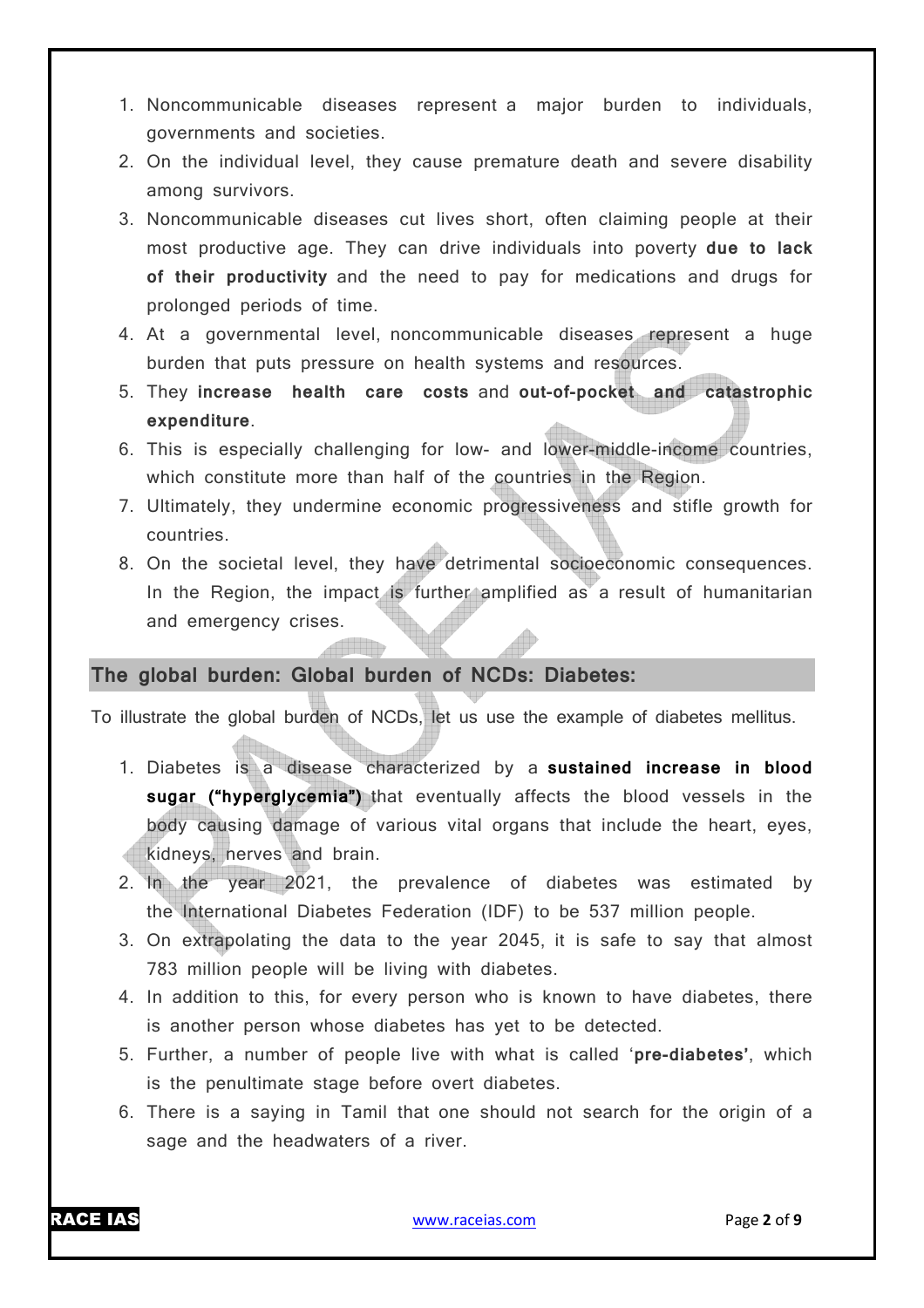- 7. But, in the case of diabetes and other NCDs, we have no other option but to fervently search for the sage and the headwaters before the world faces a deluge.
- 8. While **several reasons** can be ascribed for this rising trend these include an aging population, urbanisation, genetic predisposition, nutrition and lifestyle transition — there is one factor that has not yet received due attention, namely, diabetes that occurs during pregnancy.
- 9. **Pregnancy-related diabetes** encompasses both newly detected diabetes during pregnancy (or 'gestational diabetes') as well as women with pre-existing diabetes (or 'pre-gestational diabetes').
- 10.For the sake of simplicity, we will use the broader term **'Hyperglycemiain-Pregnancy (HIP)'** that covers both.
- 11.The **global prevalence of HIP is 16.7% of all live-births**. In India, one out of four live-births is complicated by HIP.

#### **Why adolescents are important in control of NCDs?**

- 1. Treating NCDs bears a **huge cost in terms of money and productive lives lost**. Hence, it is wise to prevent NCDs by all means.
- 2. **Focusing on prevention of even risk factors** in young people is likely to be more effective.
- 3. **Adolescence** is probably the **last best opportunity** to build **positive health habits** and to limit the harmful behaviors. Adolescence is an age of developing brain and the time of habit formation.
- 4. Habits adopted during this time are likely to persist in adult life. Hence, it is important to detect and manage harmful behaviors related to NCDs early.
- 5. These risk factors can be less damaging if identified early in life when habits are still forming. This offers for better health, more years of productivity and certainly a lesser cost of health care to nation.

#### **Rising Concerns:**

- 1. The epidemic of NCDs poses devastating health consequences for individuals, families and communities, and threatens to overwhelm health systems.
- 2. The socio-economic costs associated with NCDs make the prevention and control of these diseases a major development imperative for the 21st century.

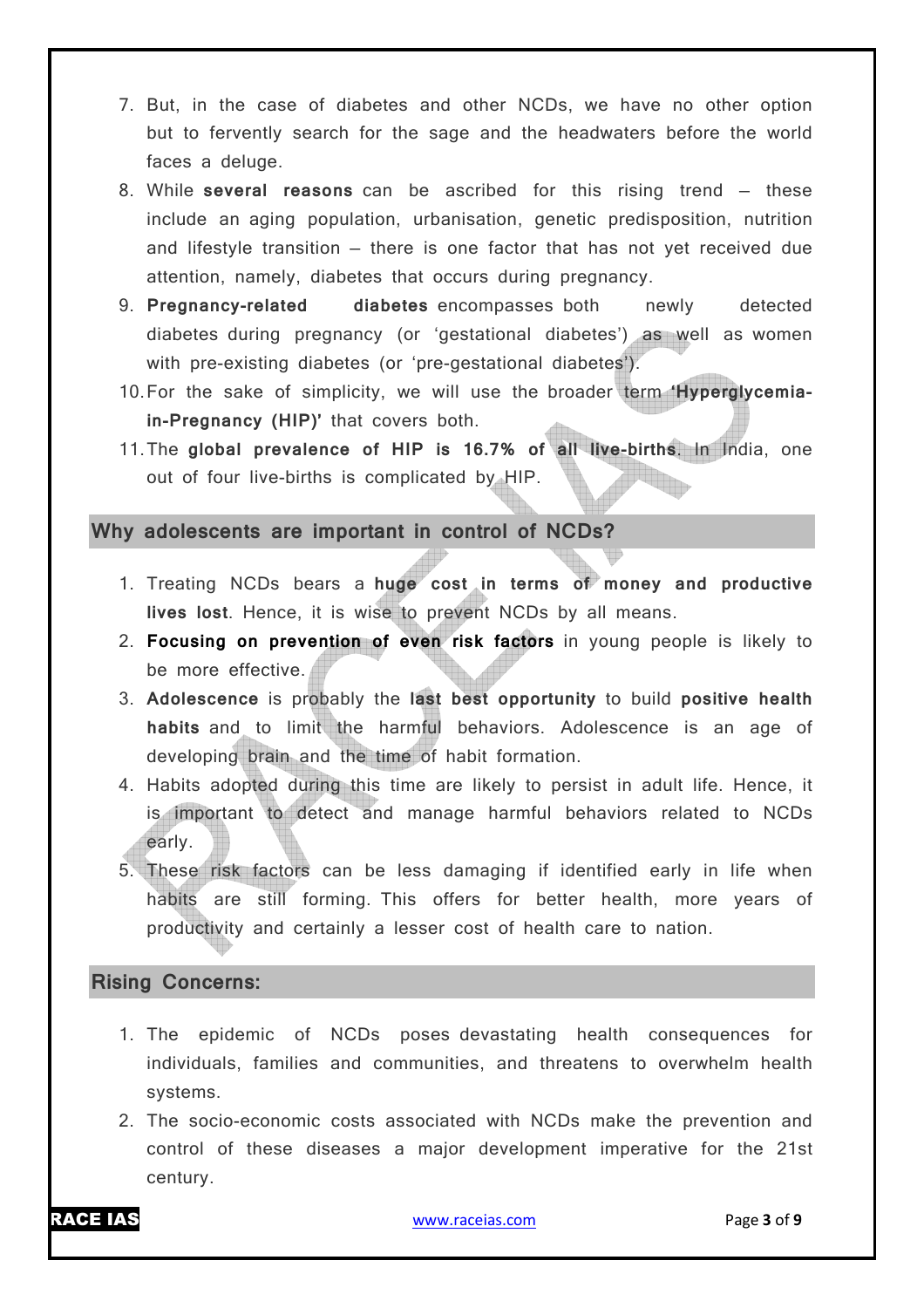- 3. While it may be argued that **NCDs are the result of a combination of genetic and physiological factors,** there is no doubt that deliberate lifestyle choices (tobacco, liquor, lack of exercise), poverty and environmental factors play a major role.
- 4. Those at the lower end of the income scale, who live in squalid, often crime ridden communities, are the main victims.
- 5. Their environment predisposes them to drug, alcohol and tobacco abuse which when combined with cheap, mostly unhealthy, diets increase their health risk substantially and decreases their longevity.
- 6. Other predisposing factors which have ensured the spread of NCDs to a larger cross section of the population include rapid unplanned urbanisation, globalisation of unhealthy lifestyles and population ageing.
- 7. The good news is that most of these risk factors are modifiable. The bad news is that underprivileged and uneducated communities are not only ignorant of the factors that **cause ill health** but cannot access or afford the health care costs related to NCDs.

### **A programming: Hypothesis of "fetal origins of adult disease":**

In the 1980s, the British physician and epidemiologist, Prof. David Barker, put forward his hypothesis of "**fetal origins of adult disease".**

- 1. In this intra-uterine (inside the womb) programming, any adverse stimulus — say an increased blood sugar level in case of maternal diabetes permanently affects the structure, the functioning and the metabolism of the developing human body at the cellular and tissue levels, thereby predisposing the individual to disease in adult life.
- 2. Furthermore, the pancreas of the foetus (which secretes the hormone insulin), is able to respond to the maternal blood-sugars present in the blood that go to the foetus.
- 3. In case the blood sugar levels are increased, the fetal pancreas secrete excessive insulin, which in turn deposits fat in the growing foetus, sometimes even **resulting in a 'big baby'.**
- 4. Eventually, the child develops diabetes or pre-diabetes. He also becomes prone to other related NCDs such as hypertension and heart disease.

# **Concerns associated with 'Hyperglycemia-in-Pregnancy (HIP)':**

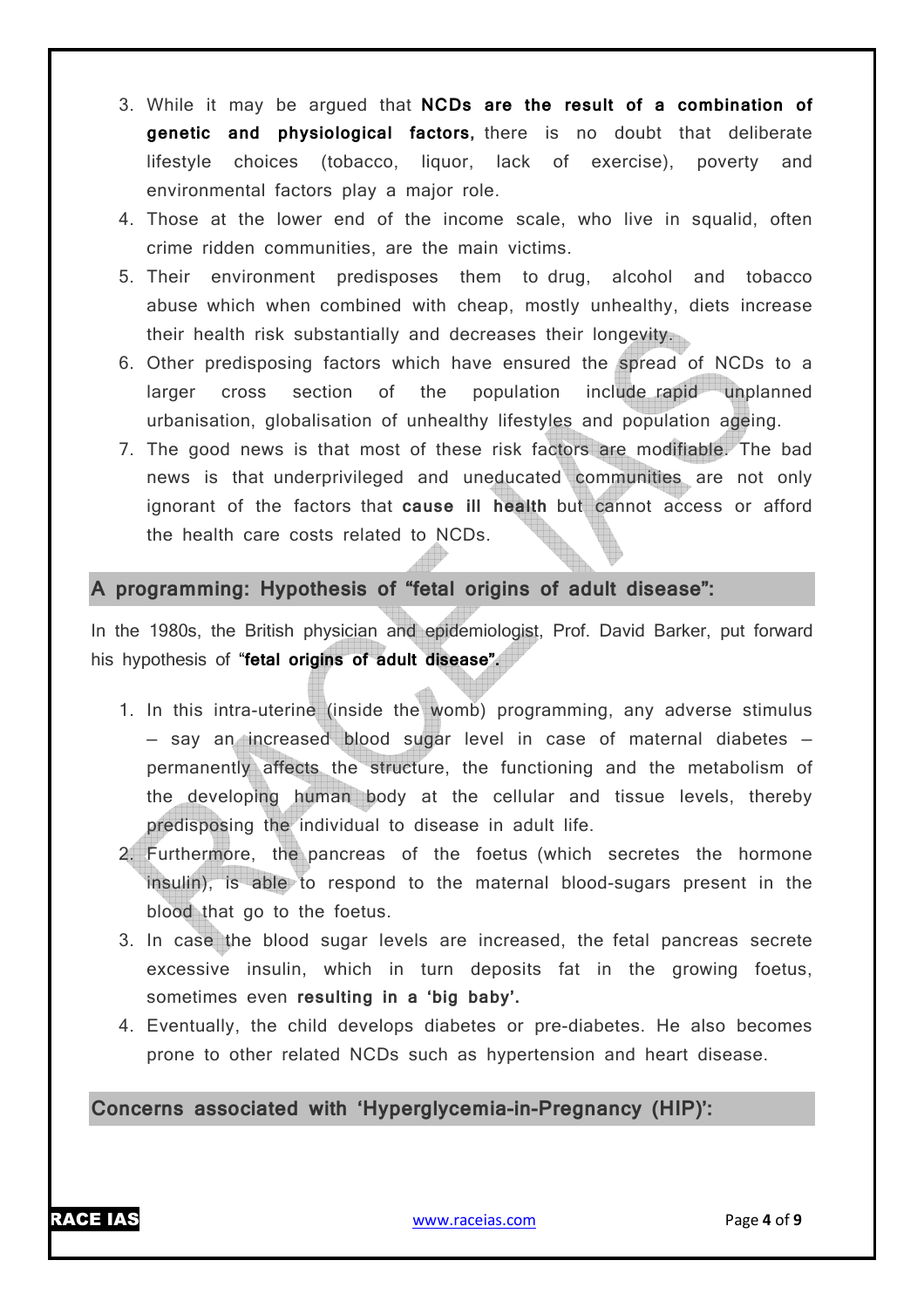- 1. Several studies have indicated the foetal origins of adult disease which notes that a person's susceptibility to many of the adult diseases is already programmed while he/she was still an unborn, developing baby ("foetus") inside his mother's womb.
- 2. The health of offspring and of further generations depends upon the **metabolic health of the pregnant woman.**
- 3. Based on the above hypothesis, a foetus exposed to increased blood sugar levels in the mother's womb gets adversely affected.
- 4. Maternal diabetes permanently affects the structure, the functioning and the metabolism of the developing human body at the cellular and tissue levels, thereby predisposing the individual to disease in adult life.
- 5. Such a child when exposed to an unhealthy environment of high caloric foods, lesser physical activity and stress in adulthood develops diabetes.
- 6. Also, such a person also becomes prone to other related NCDs such as hypertension and heart disease.
- 7. Also HIP can give rise to transgenerational effects. The foetus exposed to HIP, after growing into an adult might transmit unfavourable genetic and epigenetic effects to the next generation. Thus, a vicious cycle is established.

#### **A window of opportunity:**

The time around conception offers a great window of opportunity **to optimise metabolic status in all women** in the reproductive age group.

The **health of offspring and of further generations** depends upon the **metabolic health of the pregnant woman.**

#### **Conclusion:**

The Government of India has declared the March 10, as "National Gestational Diabetes Mellitus Awareness Day".

At this juncture, it is wise to reiterate his words on the prevention of NCDs in the community, i.e., **"Focus on the Foetus, for the Future".**

Like other NCDs, detection, screening and preventive treatment should be the key components of the response to diabetes.

**Targeting pregnancy-related diabetes** and **breaking the vicious cycle of transgenerational transmission** is a wholesome action to significantly bring down the expanding burden of diabetes and other NCDs.

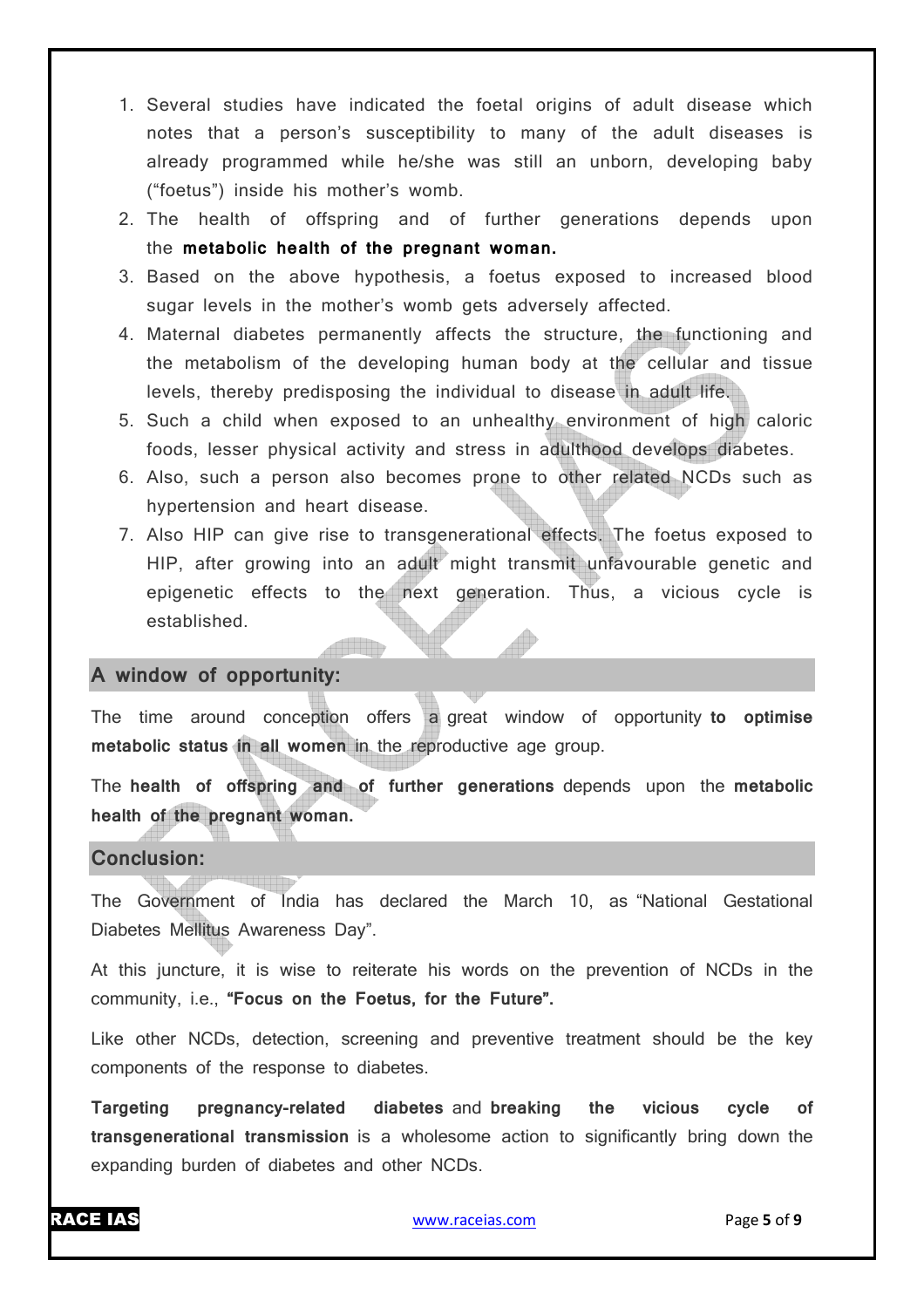Screening women for their vulnerability to gestational diabetes and management of sugar levels in women with pre-existing diabetes would be a **critical intervention against HIP.**

Early detection of diabetes in pregnancy can help prevent trans-generational transmission of NCDs.

# **Energy Transition and Fiscal Impact**

**Energy transitions** are gaining momentum worldwide, and India is no exception. It has created one of the world's largest markets for **renewable energy.**

However, this transition is going to be a complex task keeping in mind the fiscal impacts of it. Also, ensuring that the opportunities of India's transition are shared fairly throughout society is not an easy task, given the country's population and diversity.

To achieve the **trifecta of jobs, growth and sustainability**, India must strive to **put people and a smooth fiscal transition at the centre** of its energy transformation.

#### **What about India's Fiscal Dependence of Fossil Fuels?:**

- In a document published by the **International Monetary Fund (IMF)**, governments' (both Centre and State) **revenue from coal, oil and natural gas, will be affected over the next two decades** as India shifts toward renewable energy sources.
- As per the **International Energy Agency (IEA)**, under fairly standard assumptions on growth, prices and taxes, there would be **continued growth in revenues from fossil fuels till 2040.**
	- However, revenues would fall significantly as a share of the GDP and overall government budget, naturally imposing fiscal challenges for both the Central and State governments in the next two decades.
- As of 2019, more than a fifth of the Centre's revenues were from fossil fuels including both **tax (both direct and indirect) and non-tax revenues (including royalties, dividends etc.)** paid by **public sector undertakings (PSUs).**
	- o For the State governments, total revenues from fossil fuels were lower at about **8% of total revenues.**
	- o The **combined revenue** for both the Centre and States was **13% of the total revenue collected,** which translates to **3.2% of India's GDP.**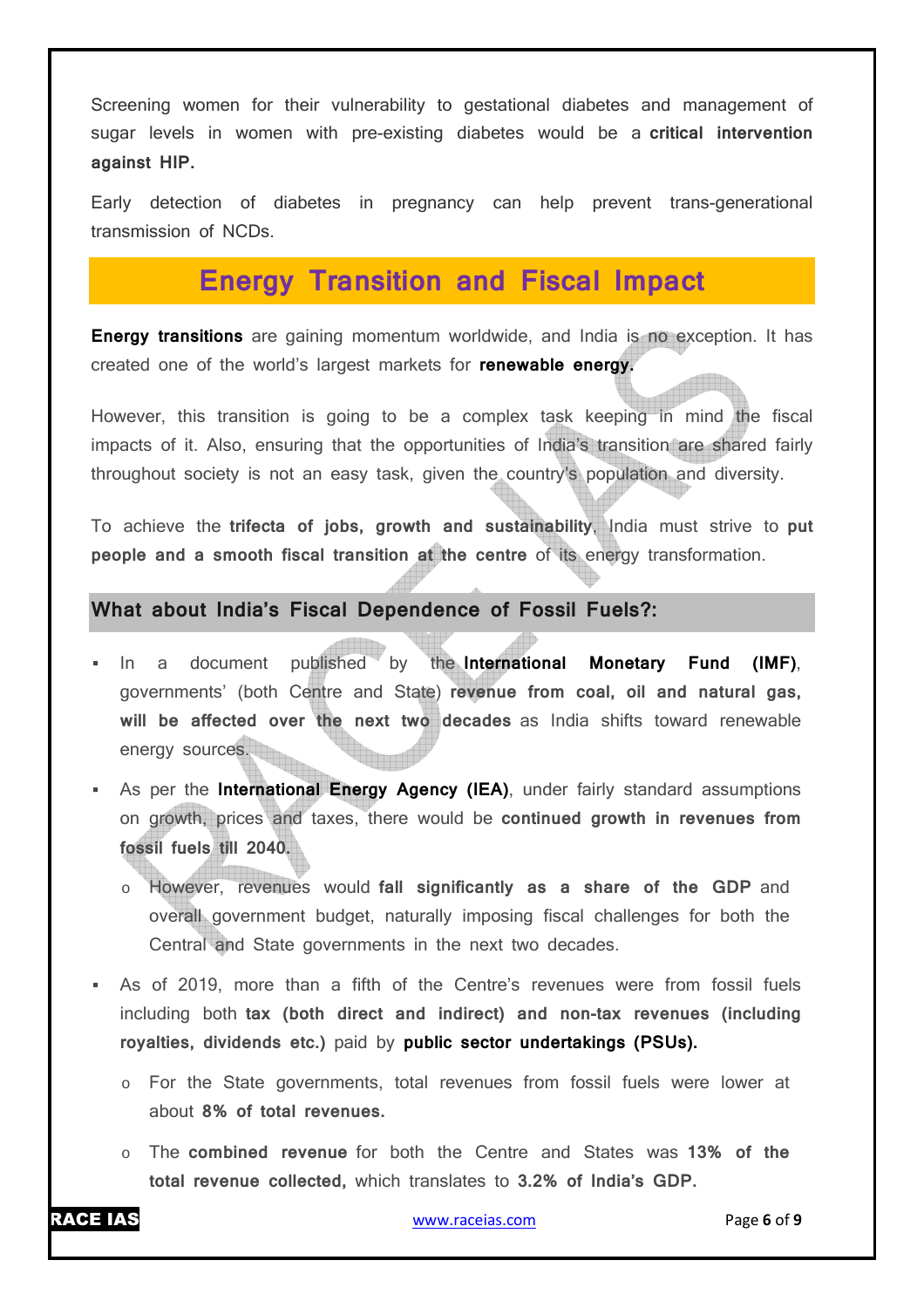• This share is **much higher than India's Defence expenditure**, and **comparable to the combined education, culture and sports** expenditures of both the Centre and States.

#### **What is the Fiscal Impact of Transition?:**

- **At Global Level:** The impacts will not be felt evenly. **China will feel about 27% of a cumulative \$75 trillion economic** hit to global GDP by 2050, while the **US will see about 12%**, Europe will experience 11% and **India about 7%.**
	- o **Economies such as Iraq** that do not have financial reserves to invest in non-fossil fuel sectors **could suffer the biggest losses** in economic output.
	- o Wealthy economies with deep capital markets that already have big investments in energy transition technologies, such as **France and Switzerland, will be better positioned.**
- **At National Level:** During the Covid-19 period, governments' reliance on fossil fuel for revenues — mainly petroleum increased.
	- o Despite decrease in the international crude oil prices, **taxes on petrol/diesel in India were increased** leading to decoupling of international and domestic oil prices.
	- o According to latest data, the **revenue from petroleum was 2.7% of GDP** in 2019-20 which **increased to 3.4% of GDP in 2020-21** on account of **higher excise and VAT.**
	- o As India starts pursuing its **net-zero commitments**, the first step would be to reduce the use of fossil fuels. Consequently, this **major source of revenues will disappear.**

#### **What are the Concerns Associated?**

- **Decline in Revenues:** Over time the **revenues from fossil fuel will steadily fall as India shifts to renewable energy sources,** ramps down the use of fossil fuels, and as **electric vehicles (EVs)** increase.
	- $\circ$  If current economic trends persist, revenues are estimated to fall from 3.2% in 2019 of GDP to **1.8% and 1% in 2030 and 2040 respectively.**
- **Subsidies A Necessary Evil:** A large part of the energy transition may need to be supported through direct or indirect **subsidies by concession of excise duty**

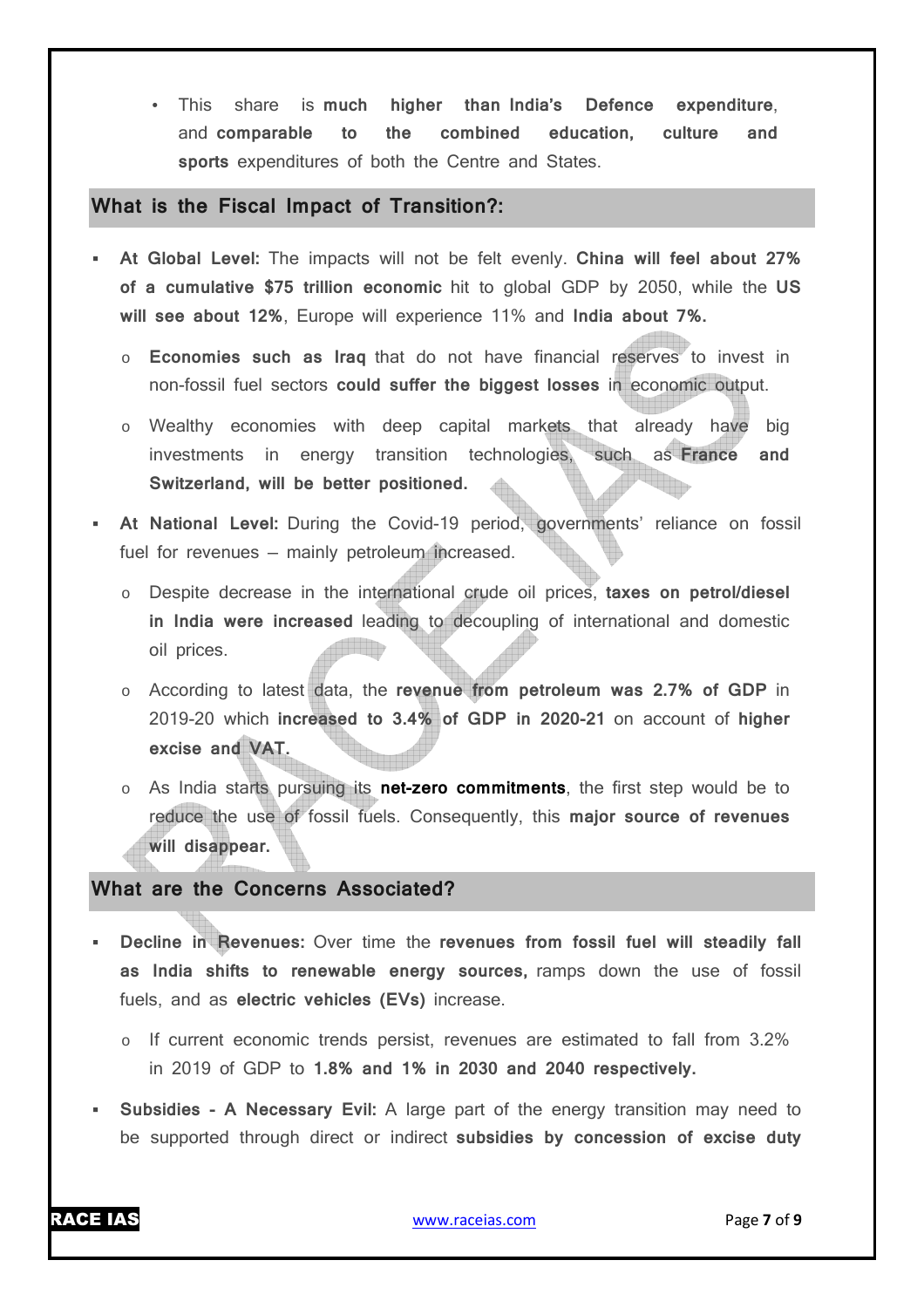**on EVs, concessional GST** on electric cars, **concessions given under Green Hydrogen Policy** etc. like the Small wind energy and Hybrid systems programme.

- o The subsidies will add to the Centre and States' **fiscal stress**. But **without these subsidies the energy transition itself may slow down.**
- **Impact on Political Economy:** The declining revenue can have political economic ramifications as well. The year **2022 is the last year of GST compensation** given to State governments, which may put **stress on certain States' revenue.**
	- o Furthermore, **under the GST structure, States have limited autonomy** to raise taxes, which may exacerbate the issue.
		- The Centre in the last few years have started collecting more revenues via cess which is not shared with States, running the risk of **straining the Centre-State relationship.**
- **Challenges of Investments:** The 21<sup>st</sup> report of the **Standing Committee on Energy (2021-22)** on financial constraints in the renewable energy sector highlights that India's long-term RE commitments **require T.5-2 trillion annually.** Actual investments in the last few years have been around • 75,000 **MENSKER crore.**
- **Gender Disparity in Green Sector:** According to a 2019 study by **Council on Energy, Environment and Water (CEEW)** and the IEA, women account for nearly **32% of the renewables workforce globally but only around 11% of the rooftop solar workforce in India.**

#### **How can India Cope with the Fiscal Transition?:**

- **Additional Taxes**: When the government experiences revenue stress, it finds **energy to be the easiest source of revenues. Additional taxes on coal or probably a carbon tax** can be imposed.
	- Slowly phased in from a small amount roughly equivalent to the existing coal cess (or GST compensation cess) to reach **Rs 2,500 per tonne of carbon dioxide** by the middle of the century.
	- o In the short run, India can also increase revenues from some other source like **increasing tax on demerit goods like alcohol, tobacco etc.** to compensate for the reduction in energy sourced from fossil fuels.